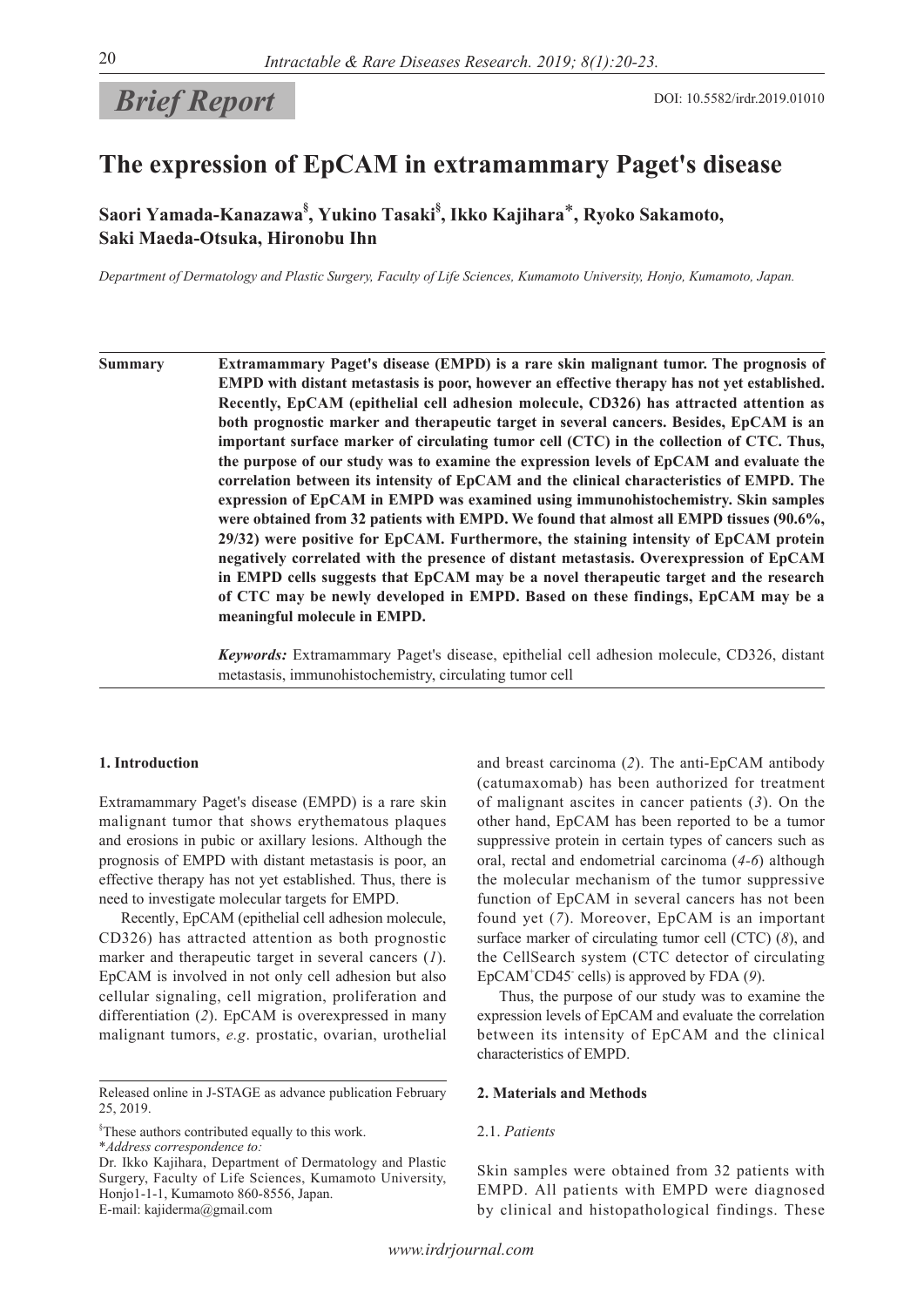$(-)$ 

 $(+)$ 

findings were comprehensively analyzed by more than five dermatologists. Paraffin-embedded sections were collected from patients undergoing operation or mapping biopsy in Kumamoto University Hospital between 2011 and 2018. All patients underwent imaging tests for the presence or absence of metastasis. Most of EMPD patients were treated with definitive operation or radiotherapy although EMPD patients with unresectable and metastasis received chemotherapy or palliative radiotherapy. Institutional review board approval and written informed consent were obtained according to the Declaration of Helsinki.

#### 2.2. *Immunohistochemical staining*

Paraffin-embedded sections were mounted on glass slides, then dewaxed in Clear Plus (FALMA, Japan) and rehydrated in graded alcohols. Immunohistochemistry (IHC) antigen activation was performed by incubation with antigen retrieval solution (pH9, Nichirei, Japan) for 10 min at 121℃. The sections were then incubated overnight with the antibody against EpCAM (Dako, CA, USA, 1:50) at 4℃. The immunoreactivity was visualized with DAB. We used the following grading system: - negative staining,  $+$  for slight staining,  $+$  for strong staining, as described previously (*10*).

## 2.3. *Statistical analysis*

Correlations were assessed according to Fisher's correlation coefficient and its statistical analyses were performed using GraphPad Prism version 7 (MDF, Tokyo, Japan). A p value less than 0.05 was considered significant.

#### **3. Results and Discussion**

First, we investigated EpCAM protein expression in EMPD using immunohistochemical staining. Immunohistochemistry of EpCAM revealed that EMPD cells had more intense staining than the normal keratinocytes cells in same tissue samples (Figure 1). Almost all EMPD tissues (90.6%, 29/32) were positive for EpCAM.

Next, to analyze the relationship between the intensity of EpCAM protein expression levels and clinical findings of patients with EMPD, we classified semi-quantitative scoring of immunoreactivity ([-],  $[+]$ ,  $[++]$ ) (Figure 1 and Table 1). The expression of EpCAM in EMPD patients with distant metastasis was significantly decreased compared to that in patients without distant metastasis ( $p = 0.036$ ), although it did not correlate any other clinical findings (age:  $p = 0.365$ , sex:  $p = 0.087$ , the degree of invasiveness:  $p = 0.826$ , the presence of lymph node metastasis:  $p = 0.132$ ) (Table 2).

In this study, we presented two novel findings: first,

 $(++)$ 

**Figure 1. Representative images of semi-quantitative scoring using the immunohistochemical staining (EpCAM).** ([-],  $[\bar{+}]$ ,  $[\bar{+}\bar{+}]$ ) (original magnification ×200). -: negative staining, +: slight staining, ++: strong staining.

we found that almost all EMPD tissues were positive for EpCAM. Furthermore, the staining intensity of EpCAM protein negatively correlated with the presence of distant metastasis.

EpCAM is overexpressed in several cancers such as adenocarcinomas of colon, stomach, pancreas and lung (*11-13*). As with these cancers, our results showed that almost all EMPD tissues were positive for EpCAM. It suggests that EpCAM may be a novel therapeutic target in EMPD.

Overexpression of EpCAM was associated with an advanced stage of the disease and linked to worse overall survival in certain tumor types (*2*). On the other hand, EpCAM could be a tumor suppressive protein in certain types of cancers (*7*). In gastric cancer, EpCAM appeared to be associated with a more favorable prognosis (*14*). Besides, the loss of EpCAM in rectal cancer was associated with the reduction of cell-cell adhesion and the augmentation of migration function (*15*). Our results showed that the EpCAM expression negatively correlated with the presence of distant metastasis. Taken together, these findings suggest that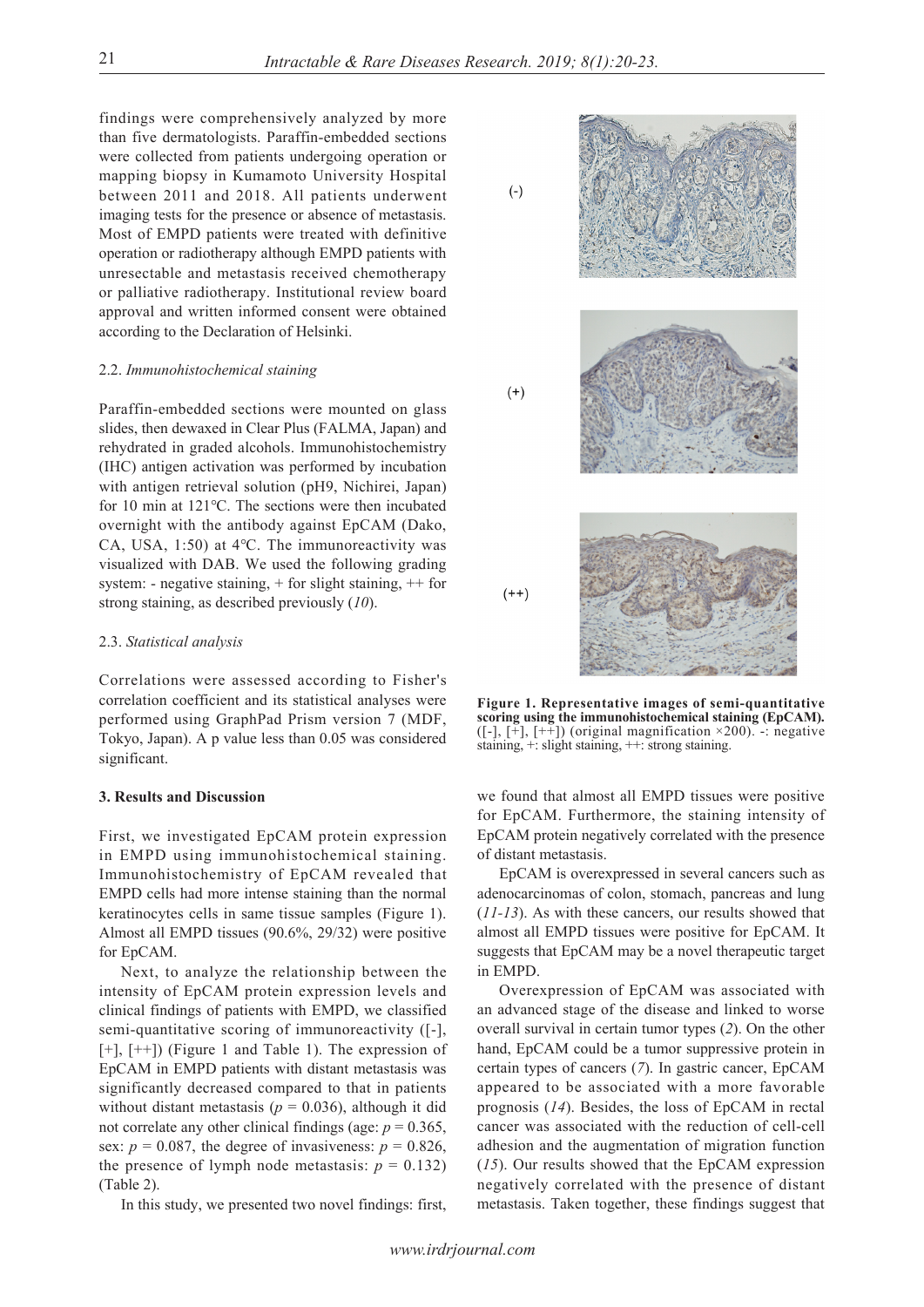**Table 1. Expression of EpCAM protein and clinical manifestations in the patients with extramammary Paget's disease**

| Case Age Sex   |    |        | The degree of Lymph node<br>invasiveness | metastasis metastasis | Distant        | EpCAM                    |
|----------------|----|--------|------------------------------------------|-----------------------|----------------|--------------------------|
| 1              | 85 | Male   | invasive                                 | $^{+}$                | -              | $^{++}$                  |
| $\overline{2}$ | 78 | Male   | in situ                                  |                       |                | $^{++}$                  |
| 3              | 77 | Male   | in situ                                  |                       |                | $^{+}$                   |
| $\overline{4}$ | 76 | Female | in situ                                  |                       |                |                          |
| 5              | 81 | Male   | in situ                                  |                       |                | $^{++}$                  |
| 6              | 66 | Male   | invasive                                 |                       |                | $^{+}$                   |
| 7              | 76 | Female | in situ                                  |                       |                | $^{+}$                   |
| 8              | 68 | Male   | invasive                                 | $^{+}$                | $^{+}$         | $\overline{\phantom{0}}$ |
| 9              | 71 | Female | in situ                                  |                       | $\overline{a}$ | $^{++}$                  |
| 10             | 72 | Male   | invasive                                 | $^{+}$                |                | $^{+}$                   |
| 11             | 69 | Male   | in situ                                  |                       |                | $^{+}$                   |
| 12             | 69 | Male   | in situ                                  |                       |                | $^{+}$                   |
| 13             | 71 | Female | in situ                                  |                       |                | $^{+}$                   |
| 14             | 78 | Male   | in situ                                  | $^+$                  | $^{+}$         | L.                       |
| 15             | 87 | Female | in situ                                  |                       |                | $^{++}$                  |
| 16             | 63 | Female | in situ                                  |                       |                | $^{++}$                  |
| 17             | 82 | Male   | in situ                                  |                       |                | $^{+}$                   |
| 18             | 67 | Female | in situ                                  |                       |                | $^{+}$                   |
| 19             | 78 | Female | in situ                                  |                       |                | $^{++}$                  |
| 20             | 76 | Male   | in situ                                  |                       |                | $^{+}$                   |
| 21             | 78 | Male   | in situ                                  |                       |                | $^{+}$                   |
| 22             | 74 | Male   | invasive                                 | $^+$                  | $^{+}$         | $^{+}$                   |
| 23             | 64 | Female | in situ                                  |                       |                | $^{++}$                  |
| 24             | 54 | Male   | in situ                                  |                       |                | $^{+}$                   |
| 25             | 64 | Male   | in situ                                  |                       |                | $^{+}$                   |
| 26             | 65 | Female | in situ                                  |                       |                | $^{++}$                  |
| 27             | 60 | Male   | in situ                                  |                       |                | $^{+}$                   |
| 28             | 76 | Female | in situ                                  |                       |                | $^{+}$                   |
| 29             | 90 | Female | in situ                                  |                       |                | $^{+}$                   |
| 30             | 59 | Female | in situ                                  |                       |                | $^{+}$                   |
| 31             | 83 | Male   | invasive                                 | $^+$                  |                | $^+$                     |
| 32             | 94 | Female | invasive                                 |                       |                | $^{++}$                  |

**Table 2. Correlation between the semiquantitative evaluation of the EpCAM protein and patient characteristics**

|                            | EpCAM |        |         |            |
|----------------------------|-------|--------|---------|------------|
| Items                      |       | $^{+}$ | $^{++}$ | $p$ values |
| Age (from $54$ to $94$ )   |       |        |         | 0.365      |
| Sex                        |       |        |         | 0.087      |
| male $(n = 18)$            | 2     | 13     | 3       |            |
| female $(n = 14)$          | 1     | 6      | 7       |            |
| The degree of invasiveness |       |        |         | 0.826      |
| invasive $(n = 6)$         | 1     | 3      | 2       |            |
| microinvasion $(n = 1)$    | Ω     |        | 0       |            |
| in situ $(n = 25)$         | 2     | 15     | 8       |            |
| Lymph node metastasis      |       |        |         | 0.132      |
| $-(n=26)$                  | 1     | 16     | 9       |            |
| $+(n=6)$                   | 2     | 3      | 1       |            |
| Distant metastasis         |       |        |         | 0.036      |
| $-(n=29)$                  | 1     | 18     | 10      |            |
| $+(n=3)$                   | 2     |        | 0       |            |

the reduced expression of EpCAM may enhance the metastatic ability in EMPD.

Moreover, EpCAM is an important surface marker of CTC (*8*). Overexpression of EpCAM in EMPD cells may facilitate the research of CTC in EMPD. Based on these findings, EpCAM may be a meaningful molecule in EMPD although further investigations are needed.

### **Acknowledgements**

This study was supported in part by a grant for scientific research from the Japanese Ministry of Education, Science, Sports and Culture and by project research from the Japanese Ministry of Health, Labour and Welfare.

# **References**

- 1. Schnell U, Cirulli V, Giepmans BN. EpCAM: Structure and function in health and disease. Biochim Biophys Acta. 2013; 1828:1989-2001.
- 2. Patriarca C, Macchi RM, Marschner AK, Mellstedt H. Epithelial cell adhesion molecule expression (CD326) in cancer: A short review. Cancer Treat Rev. 2012; 38:68- 75.
- 3. Linke R, Klein A, Seimetz D. Catumaxomab: Clinical development and future directions. MAbs. 2010; 2:129- 136.
- 4. Hwang EY, Yu CH, Cheng SJ, Chang JY, Chen HM, Chiang CP. Decreased expression of Ep-CAM protein is significantly associated with the progression and prognosis of oral squamous cell carcinomas in Taiwan. J Oral Pathol Med. 2009; 38:87-93.
- 5. Gosens MJ, van Kempen LC, van de Velde CJ, van Krieken JH, Nagtegaal ID. Loss of membranous Ep-CAM in budding colorectal carcinoma cells. Mod Pathol. 2007; 20:221-232.
- 6. Wen KC, Sung PL, Chou YT, Pan CM, Wang PH, Lee OK, Wu CW. The role of EpCAM in tumor progression and the clinical prognosis of endometrial carcinoma. Gynecol Oncol. 2018; 148:383-392.
- 7. Huang L, Yang Y, Yang F, Liu S, Zhu Z, Lei Z, Guo J. Functions of EpCAM in physiological processes and diseases (Review). Int J Mol Med. 2018; 42:1771-1875.
- 8. Li Y, Wu S, Bai F. Molecular characterization of circulating tumor cells-from bench to bedside. Semin Cell Dev Biol. 2018; 75:88-97.
- 9. Heitzer E, Haque IS, Roberts CES, Speicher MR. Current and future perspectives of liquid biopsies in genomics-driven oncology. Nat Rev Genet. 2019; 20:71- 88.
- 10. Yamada-Kanazawa S, Kajihara I, Fukushima S, Jinnin M, Masuzawa M, Masuzawa M, Amoh Y, Hoshina D, Abe R, Ihn H. Inhibition of heat shock protein 90 exerts an antitumour effect in angiosarcoma: Involvement of the vascular endothelial growth factor signalling pathway. Br J Dermatol. 2017; 177:456-469.
- 11. Went PT, Lugli A, Meier S, Bundi M, Mirlacher M, Sauter G, Dirnhofer S. Frequent EpCam protein expression in human carcinomas. Hum Pathol. 2004; 35:122-128.
- 12. Rao CG, Chianese D, Doyle GV, Miller MC, Russell T, Sanders RA Jr, Terstappen LW. Expression of epithelial cell adhesion molecule in carcinoma cells present in blood and primary and metastatic tumors. Int J Oncol. 2005; 27:49-57.
- 13. Brezicka T. Expression of epithelial-cell adhesion molecule (Ep-CAM) in small cell lung cancer as defined